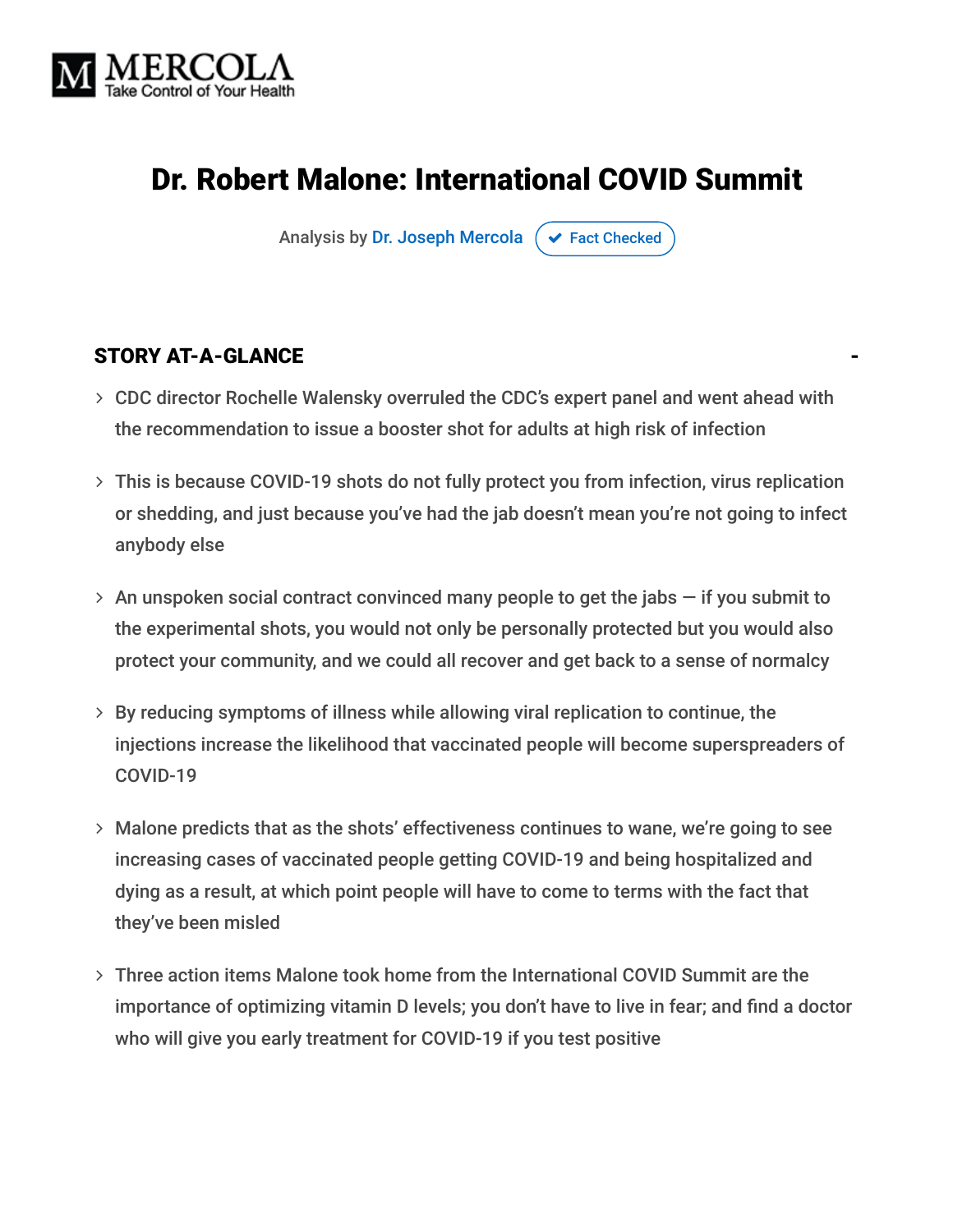Dr. Robert Malone, the inventor of the mRNA and DNA vaccine core platform technology, was among the respected doctors, lawyers and other professionals who spoke at the International COVID Summit in Rome, September 12 to 14, 2021.

The cross-border initiative aimed to provide a safe space and platform for the exchange of information and sharing of experiences, research and studies to further the care of COVID-19 patients worldwide.

It's become abundantly clear that the injections aren't the panacea to end the pandemic that they've been purported to be, and Malone spoke with TrialSite News to help spread the truth about the jabs' inefficacies and risks, government conflicts of interest that are putting public health at risk and more. 1

# The FDA and CDC Are 'Beyond the Law'

The FDA's Vaccines and Related Biologic Products Advisory Committee (VRBPAC) voted September 17, 2021, to authorize a third booster of the Pfizer-BioNTech COVID shot Comirnaty for people over the age of 65 and other high-risk individuals.

Keep in mind that the shot you actually receive is still the Pfizer shot that is under extended emergency use authorization (EUA) — not the fully approved Comirnaty. While the two are deemed interchangeable, they are not identical from a legal standpoint. Comirnaty does not have EUA liability shielding, whereas the EUA Pfizer shot does.

While the VRBPAC voted to approve a booster for high-risk individuals and those over 65, the CDC's expert advisory committee did not. The CDC advisory committee actually voted against recommending a booster for high-risk individuals based on their profession or living conditions, stating that only those over the age of 65 should be eligible for a booster at this time.

CDC director Rochelle Walensky, however, decided not to listen to her own experts. September 24, 2021, she simply overruled the CDC's expert panel and went ahead with the recommendation to issue a booster dose for adults at high risk of infection due to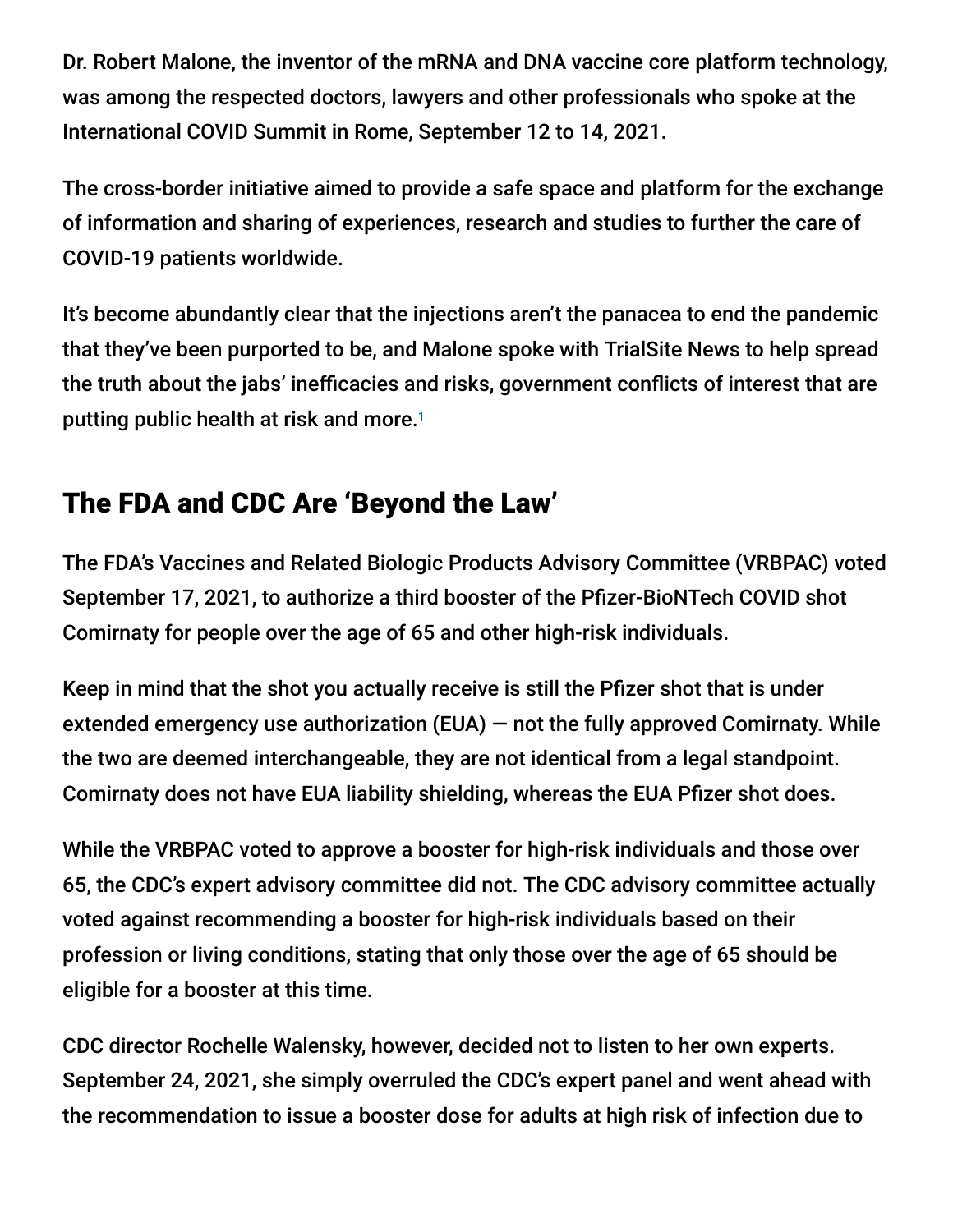profession or living conditions. This is only the second time in the CDC's history that its own ACIP advisory panel has been overruled. 2

"The FDA and the CDC are increasingly beyond the law. They don't feel the need to comply in any way, even lip service really, with policies, procedures, legal requirements … or anything else. They pretty much are comfortable just doing whatever it is that they want to do," Malone said.<sup>3</sup> "I disagree that this is good policy at multiple levels. It's not good science." 4

## The Smoking Gun of Gain of Function Research

Malone touches briefly on the origin of SARS-CoV-2, which he says appears to have come from a lab: 5

*"The information linking the genetic characterization of the parent virus to what strongly appears to be a genetically engineered strain … this is all a smoking gun for gain of function research …*

*It's increasingly difficult to come to any conclusion other than this originated in a laboratory, and it originated in a laboratory that was funded by the NIH NIAID [National Institute of Allergy and Infectious Diseases] … and that it was research performed in the Wuhan lab in China."*

If you use this as a working hypothesis, that SARS-CoV-2 is a product of GOF research, a project that was a collaboration between the Wuhan lab and U.S. government, and somehow the virus got out, Malone notes, imagine being a senior official in the government, such as the director of the National Institutes of Health or NIAID.

"What would your response be?" he asked. "I would be overrun by guilt. I would be frantic. And if this were to be the case, this might explain the irrational behavior on the part of the government and the senior officials in the government."<sup>6</sup> Conflicts of interest are also problematic, such as the inherently conflicted nature of the CDC. CDC has a mission to promote vaccines and vaccine uptake, Malone said, but also vaccine safety.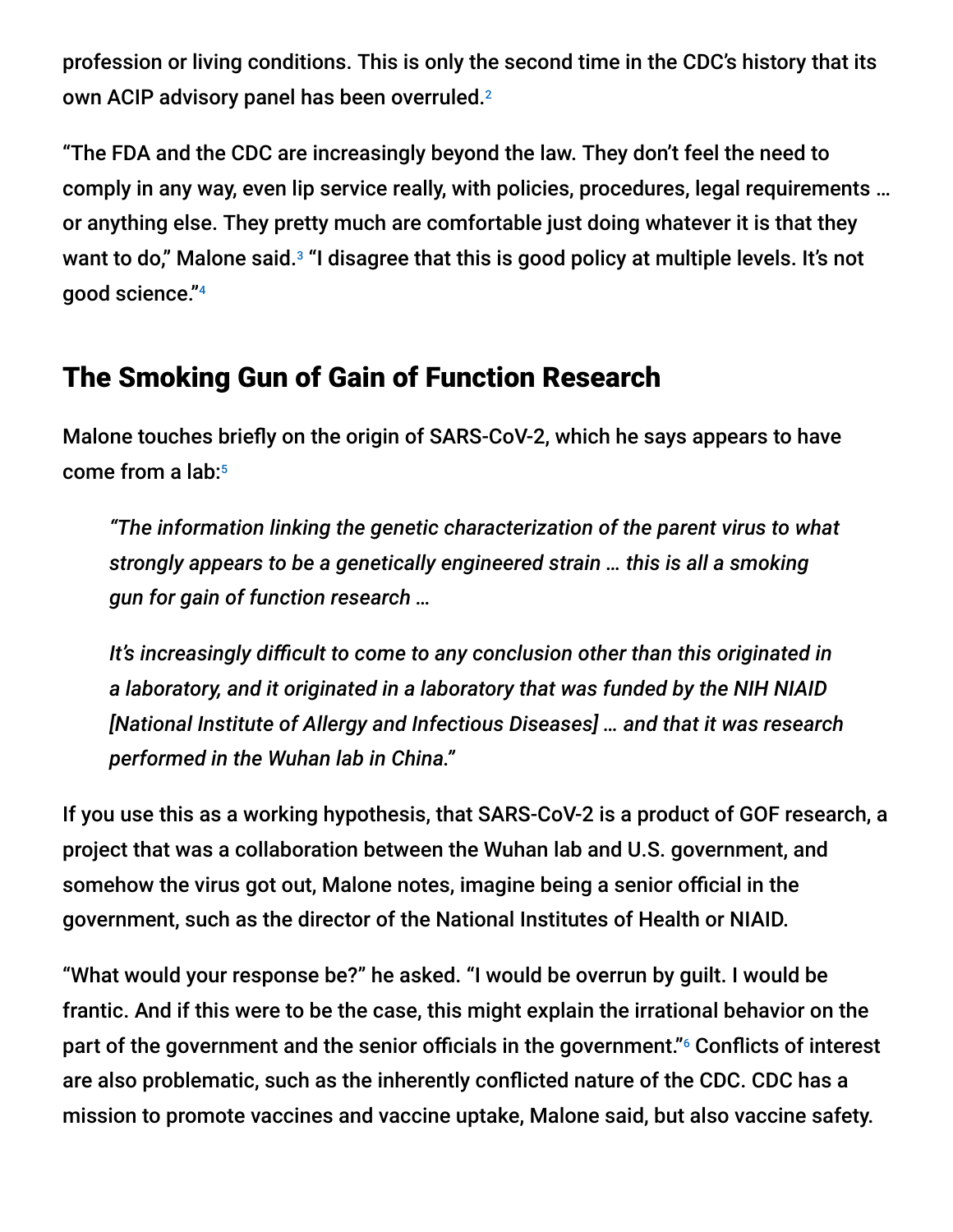These are in conflict, and the agency is focused on vaccine promotion, not careful evaluation of vaccination safety data. Going forward, he says, the CDC should be split into two parts, so that vaccine program promotion can be separate from their safety monitoring.

## Vaccinated People Are the Superspreaders

The media and government officials continue to parrot the narrative that the pandemic is one of the unvaccinated, even as "breakthrough cases," or vaccine failures, rise. As of October 12, 2021, the CDC stated that 31,895 people who were fully injected against COVID-19 were hospitalized or died from COVID-19. 7

"The vaccines do not fully protect you from infection, virus replication and shedding … just because you've had the jab doesn't mean you're not going to infect anybody else," Malone said. Further, Malone believes that by reducing symptoms of illness while allowing viral replication to continue, the injections increase the likelihood that vaccinated people will become super spreaders of COVID-19: 8

*"Here's the wrinkle to this … a case can be made, because the vaccines are providing protection from serious illness, so in general, if you get infected with Delta and you're vaccinated, you'll have as much virus replication in your body as the unvaccinated person, but you're not going to feel so sick.*

*What does that translate to? 'Oh, I can just go to work,' right? So if you think it through … the vaccinated are actually the ones that are creating the highest risk for everybody, because they're still going to be able to be infected, replicate virus at least at the level, if not higher, than the unvaccinated. They're still shedding the virus all over the place, but they feel good. And so they are, by definition, set up to be superspreaders."*

### The Social Contract Has Been Destroyed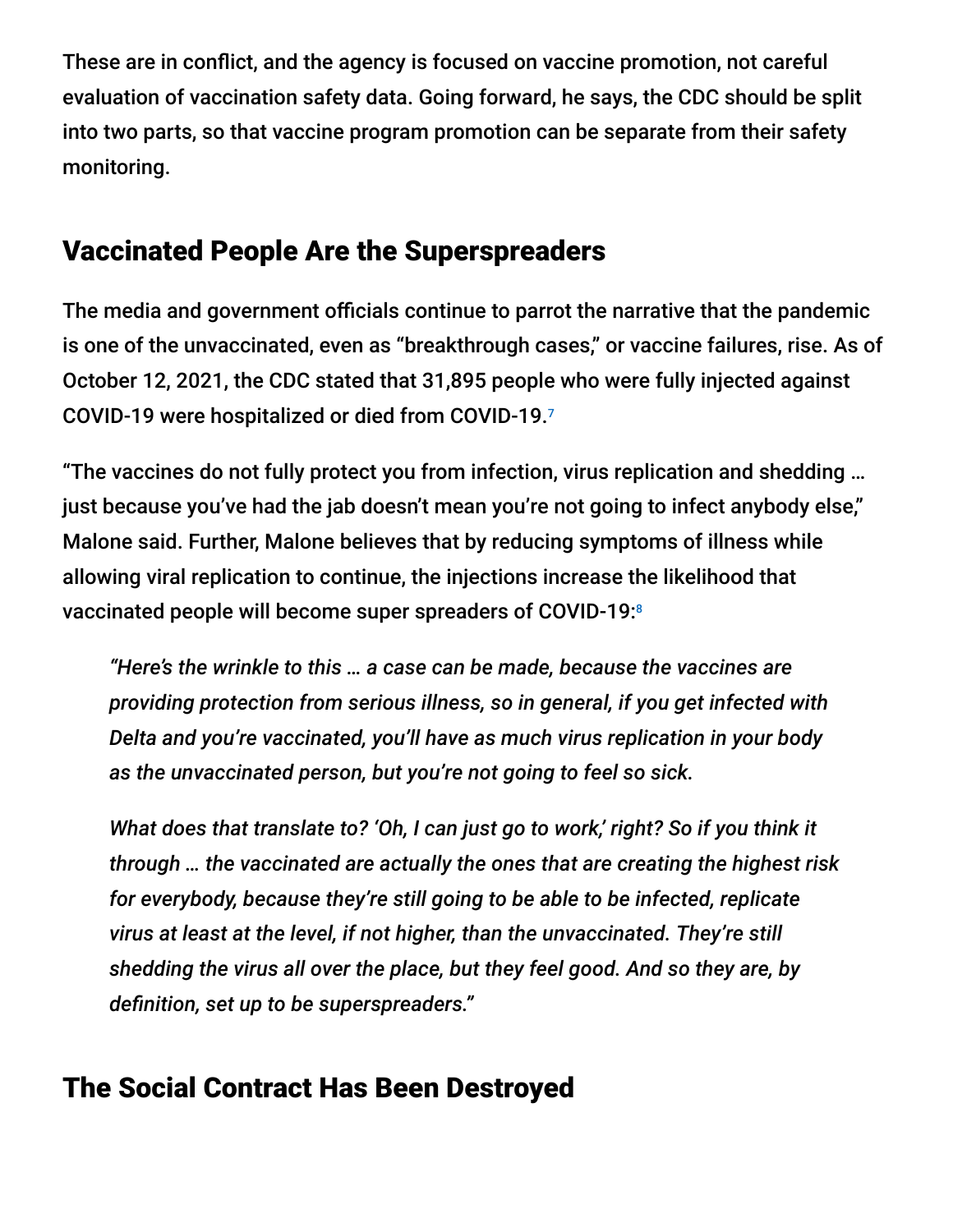Malone believes that many people submitted to the shots because of an unspoken social contract. In an interview with The Epoch Times, he explained:<sup>9</sup>

*"That social contract was, 'Despite what you may have heard about the risks of some of these products and the fact that we admittedly did rush them, we're protecting your health. If you take these products, you will be safe.' That's the social contract. 'Despite all these other concerns, you will be safe, and you won't have to retake them. You'll be protected.' People believed they had a shield if they bought in and did this."*

The idea was self-sacrifice for the common good. If you submit to the experimental shots, you would not only be personally protected, but you would also protect your community, and we could all recover and get back to a sense of normalcy. Except people got the shots and normalcy hasn't returned, people have been harmed by vaccine-induced adverse events and deaths and "normal" in the sense of the word prior to 2020 has not returned.

Malone predicts that as the shots' effectiveness wanes, we're going to see increasing cases of vaccinated people still getting COVID-19 and being hospitalized and dying as a result. He puts a new peak at around January or February 2022.

At that point and moving forward, he said, "people will have to come to terms with the fact that the vaccinated are still being hospitalized and dying." "The social contract will be rendered a sundry. It will be destroyed … And then people are going to have to come to terms with the fact that they've been misled." $^{\scriptscriptstyle 10}$ 

### Action Items From the International COVID Summit

One of the action items Malone took home from the International COVID Summit is one I've been speaking of for years: Optimize your vitamin D levels. Malone said it's "abundantly clear" that many people are deficient in vitamin D and can benefit from increasing their levels.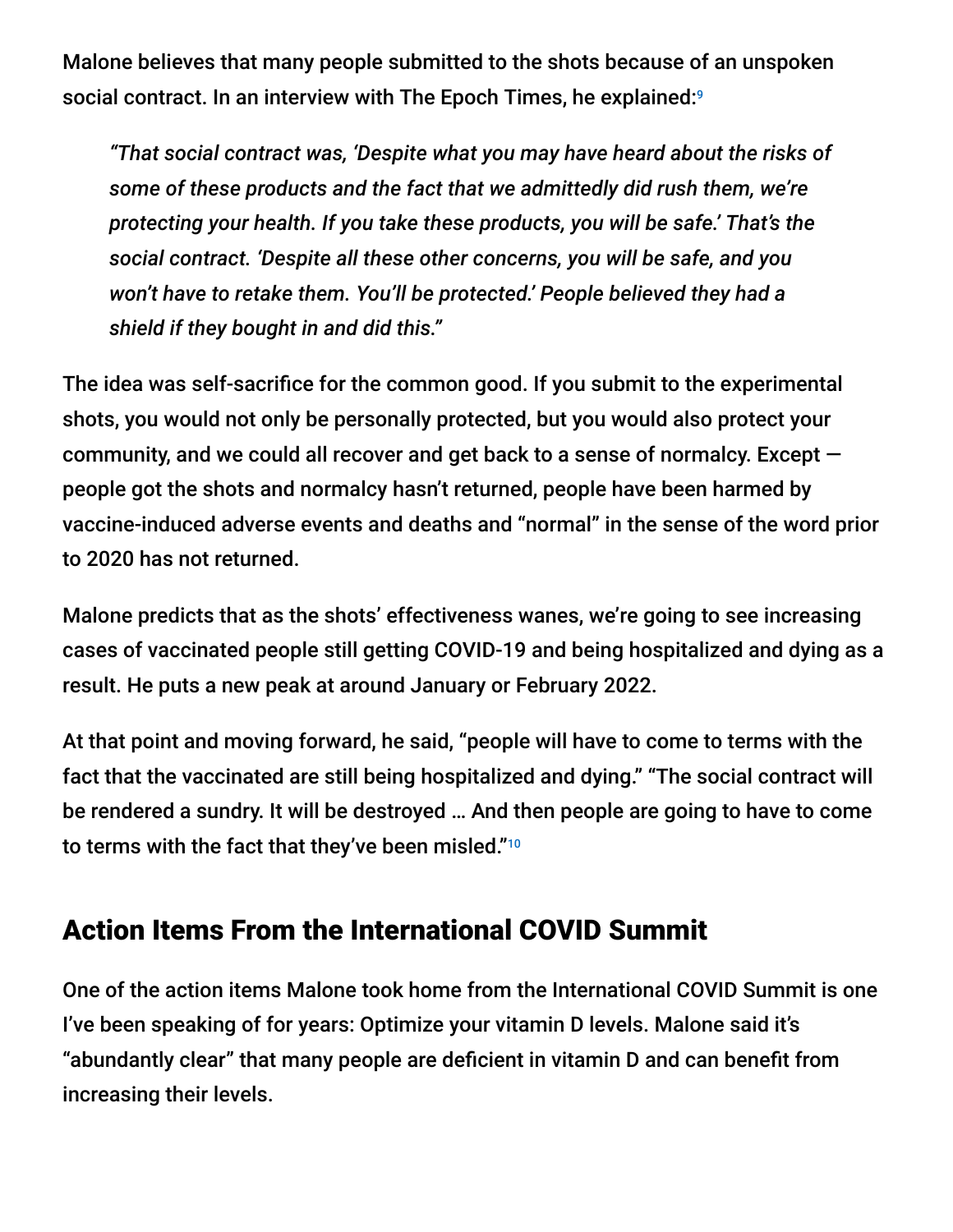Data from GrassrootsHealth's D\*Action studies suggest the optimal level for health and disease prevention is between 60 ng/mL and 80 ng/mL, while the cutoff for sufficiency appears to be around 40 ng/mL. In Europe, the measurements you're looking for are 150 to 200 nmol/L and 100 nmol/L respectively. He also wants people to know that you don't have to be consumed by fear:<sup>11</sup>

*"You've been given so much of a fear message. Just fear and fear and fear. And, frankly, that's in the interest of Big Media. This is how they sell their product. You don't have to be afraid …*

*For children, unless your children have major preexisting conditions the probability of them getting death or severe disease from this is a fraction of a fraction of a fraction of a percent. It is tiny, and, frankly, particularly male children, getting damage from the vaccine is much higher than that. It's still a fraction of a percent, but the ratio is not encouraging."*

He's echoed the words of a growing number of doctors who are trying to get the word out about the importance of early treatment. If you have upper respiratory symptoms, first, don't just assume it's COVID-19. Get a test and if it's positive, find a doctor who will give you early treatment "and the probability of you ending up in the hospital or dying is tiny."

Malone is also part of the Global COVID Summit, which is an international alliance of doctors and scientists who are committed to speaking truth to power COVID pandemic research and treatment.<sup>12</sup> They're amassing a fully curated body of information geared toward medical professionals, but everyone can view their data online.

They believe that people are dying from COVID-19 due to being denied early, life-saving treatment and have created The Declaration to give physicians back their right to treat their patients and for patients to have the right to receive those treatments "without fear of interference, retribution or censorship by government, pharmacies, pharmaceutical corporations, and big tech." 13

As of October 14, 2021, more than 12,000 doctors and scientists had signed the declaration,<sup>14</sup> and it's still open for signature. Because Malone and others who have